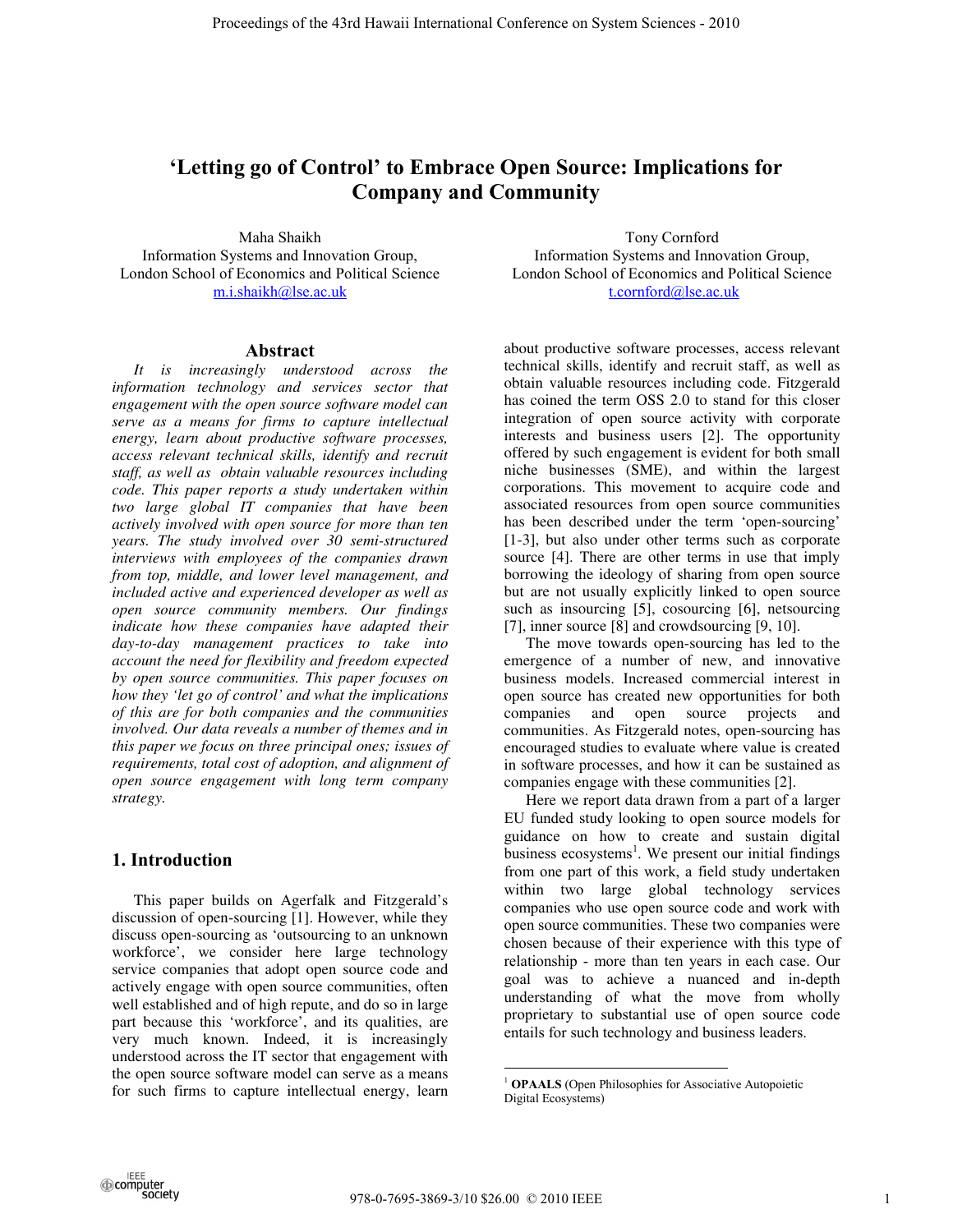In this research we have sought insight into the attitudes and strategies of managers in large technology and information services companies as they accommodate this style of open-sourcing within their corporate context and harness and exploit open source activity. This engagement can be challenging for both parties – the corporation and the open source community – as one manager told us, from the perspective of the company, 'it is about letting go of control' in order to keep some control. The analysis presented here focuses on three primary areas that emerge from our data and which are seen to require particular attention by those we interviewed; issues of requirements processes, total cost of adoption, and alignment to long term company strategy.

## **2. Literature review**

The literature on open source adoption by commercial enterprises (large, medium and small) [11-18] covers a range of issues, some of which include governance and the implications of open licenses, business model innovations, and value adding strategies. The increasingly significant scale of the use of open source code within corporate environments, and in particular in the technology and IT services sector was until recently a rather underresearched area [19] though, some focused studies have recently emerged [20-23]. This growing body of work looks at how companies are adopting open source [20], what form this adoption and engagement with open source software and communities takes [22], and the blurring of company and community boundaries through expert exchange [21].

Systems development and management, and software processes in particular, are fundamentally knowledge based activities that in the contemporary environment often need to be undertaken as distributed work and on a substantial scale. As knowledge based activities, one key to success is sourcing talent and gaining access to appropriate and highly skilled knowledge communities. Doing this well can often require innovations that will challenge traditional practices [24, 25]. In other areas of business that depend critically on ideas and talent open innovation models, often linked to the internet, have attracted increasing attention [26-28]. For example, Proctor & Gamble (P&G) in part base their R&D strategy on an open model, named as the "Connect and Develop" innovation model. Huston and Sakkab [29] describe it as a process to "leverage external assets and capabilities…. [in a] relationship of co-invention-based interaction with outside resources". This model with its connections focus, seeks to tap into multiple knowledgeable communities across the globe [29-31]. These authors

are clear that this is not a conventional method of 'outsourcing' R&D, but rather "in-sourcing creativity", and as in open source processes, aims to tap into a large pool of people, ideas, developers and testers who can offer the vital diversity needed by a global company such as P&G.

Drawing from another strand in the literature we might understand the use of open source code and engagement with open source communities as a new form of organizing or the building of a novel type of virtual organization appropriate to serve new knowledge needs. Metiu and Kogut [32, 33] through a study of software companies in four different countries identified two distinct forms of organizing for innovation and creativity in globally distributed work. The established model they term the 'global project model', and is based on conventional ideas of specification and control. They then identify a new model emerging –the 'open development model'. The 'global project model' implies that companies are able to take advantage of lower cost of labour by passing some work, essentially routine, specifiable, tasks to offshore low cost sites. This demands requirements specifications up front, and high degrees of control. In their analysis this model begins to transform over time into the 'open development model' as offshore firms and developers begin to not only follow specified requirements but also build their own skills, innovate and promote their own requirements to client companies. This stage is similarly identified by Carmel and Agarwal [34] in Stage 4 of their SITO model of offshore outsourcing.

Kogut and Metiu question to what extent offshore developers (those bound up in conventional offshore outsourcing) are able to move far from simple specification following [33]. The 'open development model' may come to push at the boundaries of the 'global project model', but only when or if the motivation of contributors change, actively seeking new experience, knowledge and skills. This analysis may be a real challenge to conventional offshore outsourcing companies, but it also echoes strongly the general understanding of the important motivations in open source communities; concerned with innovation and creativity, building human capital and with participation driven by the explicit purpose to learn and enhance skills [35, 36]. Metiu and Kogut's analysis may suggest that there are limits to what a company can expect from conventional outsourcing relationships, restricted by specification limitations and by the motivation and capability of people and the offshore developers. However, the open source context we study here is different. Empirically we know that large multinational businesses in the technology sector can and do exploit and even depend on the creative and innovative possibilities opened up by engagement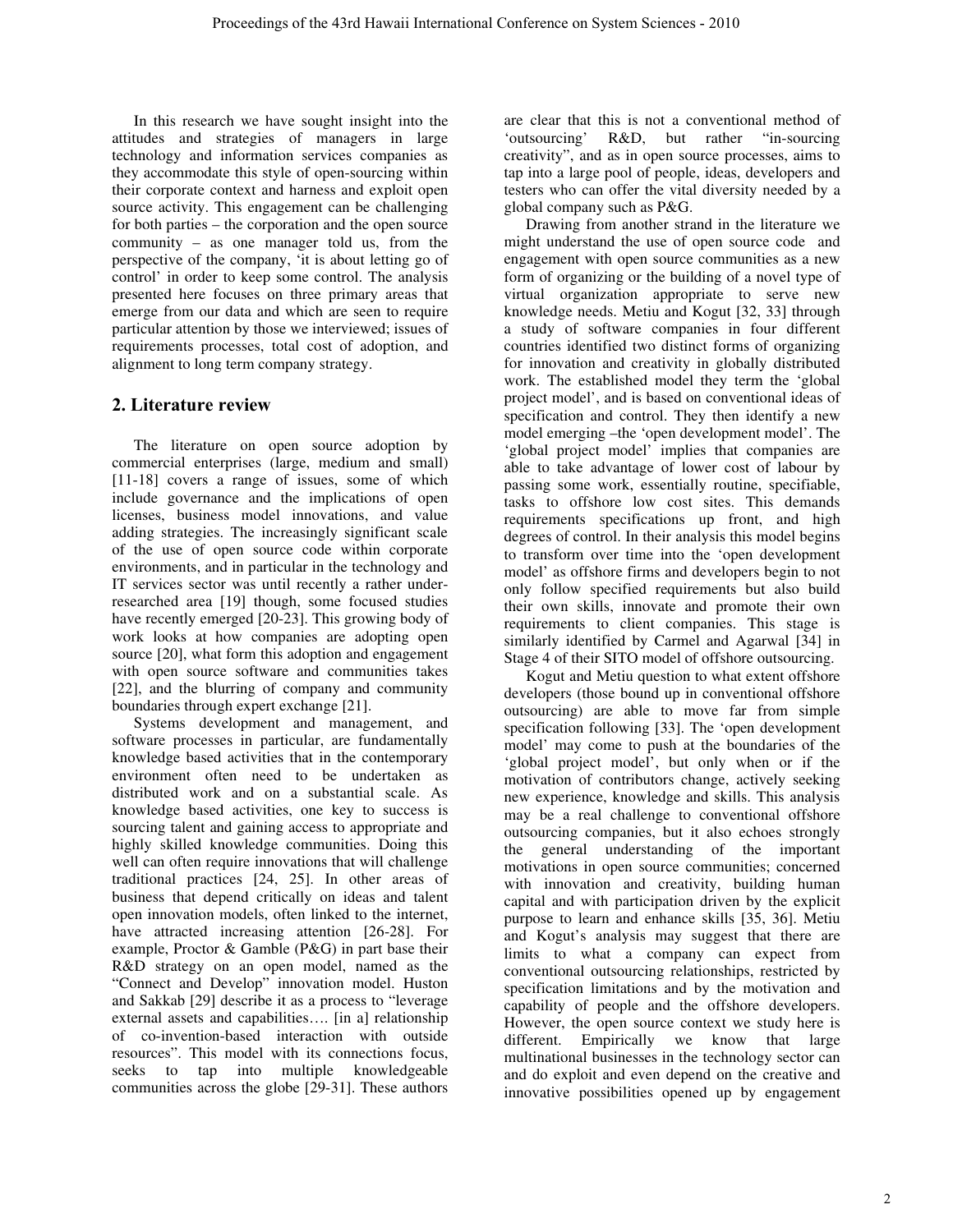with open source communities. Further they recognize that this suggests that they can do many positive things to enhance and support their open source partners [37].

Drawing from the literatures outlined above, we then approach this study with a concern for both issues of demand and issues of supply. That is demand for technology products (code etc.) is found within large companies as they struggle to sustain the 'innovation journey' [38] and manage the interorganizational relationships that innovation in this sector almost always implies. Set against this the view of the supply side, leads us to consider the world of open source projects, open source 'workers', and open source cultures and ideologies, as well as the pragmatics of getting an open source project launched and maintaining it over time. In this work we therefore present out findings in terms of the concerns and strategies of corporate managers, as well as the issues that such relationships raise for the community.

## **3. Methodology**

For this study two large global technology companies with substantial markets in systems development and information services were chosen. The larger research project within which this work is taking place also encompasses data collection in small and medium enterprises and directly in open source projects, but the main focus in this paper is on managers in these large companies.

Our access to both companies was agreed upon on the condition of anonymity. Both companies have moved towards greater use of open source software, ideas and development methods over the last ten years and the two companies are in many ways very similar in respect of their engagement with open source. Both have at the core of their business a focus on a mix of software, hardware, managed services and consulting. Their use of open source software is both internal, in their own systems, but also embedded in their software and service offerings sold in the market. The number of discrete open source projects led by Company A are reported by the company's own presentation as over 80, a figure which pales in comparison to Company B's figure of over 3000 - a figure quoted on Company B's website. Company A also acknowledges that it contributes to over a 150 open source projects, while both companies claim to dedicate over a 1000 developers each to open source development.

For the purposes of this work these similarities between the two companies confirms that our interviews are drawing on opinions from a common

population. This is not to say that Company A and Company B are similar in all respects, indeed they have substantially different corporate cultures and history as one might expect. However in this paper we do not emphasize any such contrasts between the two, and indeed we have found most of our findings to be generally robust across the two sub-populations showing many common concerns and attitudes.

To give some contrast to the company interviews we also undertook 5 interviews with people who were primarily identified as open source project members – though they may have some paid position but not in our two companies. These people were chosen as people who work in projects that these two companies are also active in. In this aspect we also drew upon work in the wider study which has interviewed a number of open source developers.

#### Table 1: Interviews

| <b>Interviewee Details</b> |                                                 | Number of<br><b>Interviews</b> |  |
|----------------------------|-------------------------------------------------|--------------------------------|--|
| <b>Company A</b>           |                                                 |                                |  |
|                            | Directors                                       | $\overline{2}$                 |  |
|                            | Managers<br>Technology<br>Marketing<br>Strategy | 11                             |  |
|                            | Developers                                      | 5                              |  |
|                            |                                                 |                                |  |
| <b>Company B</b>           |                                                 |                                |  |
|                            | Directors                                       | 3                              |  |
|                            | Managers<br>Technology<br>Marketing<br>Strategy |                                |  |
|                            | Developers                                      | 3                              |  |
|                            |                                                 |                                |  |
| Community                  |                                                 | 5                              |  |
|                            |                                                 |                                |  |
|                            |                                                 | 36                             |  |

#### **3.1. Data Collection**

Our research method was primarily based on semi-structured interviews, some carried out in person, but mostly via telephone. Interviewees were based in Europe and the USA. Each interview lasted an hour or more. The interviewees belonged to top and middle management, and included active software developers with a mix of responsibilities in corporate and open source development (see Table 1). In Company A access was negotiated in a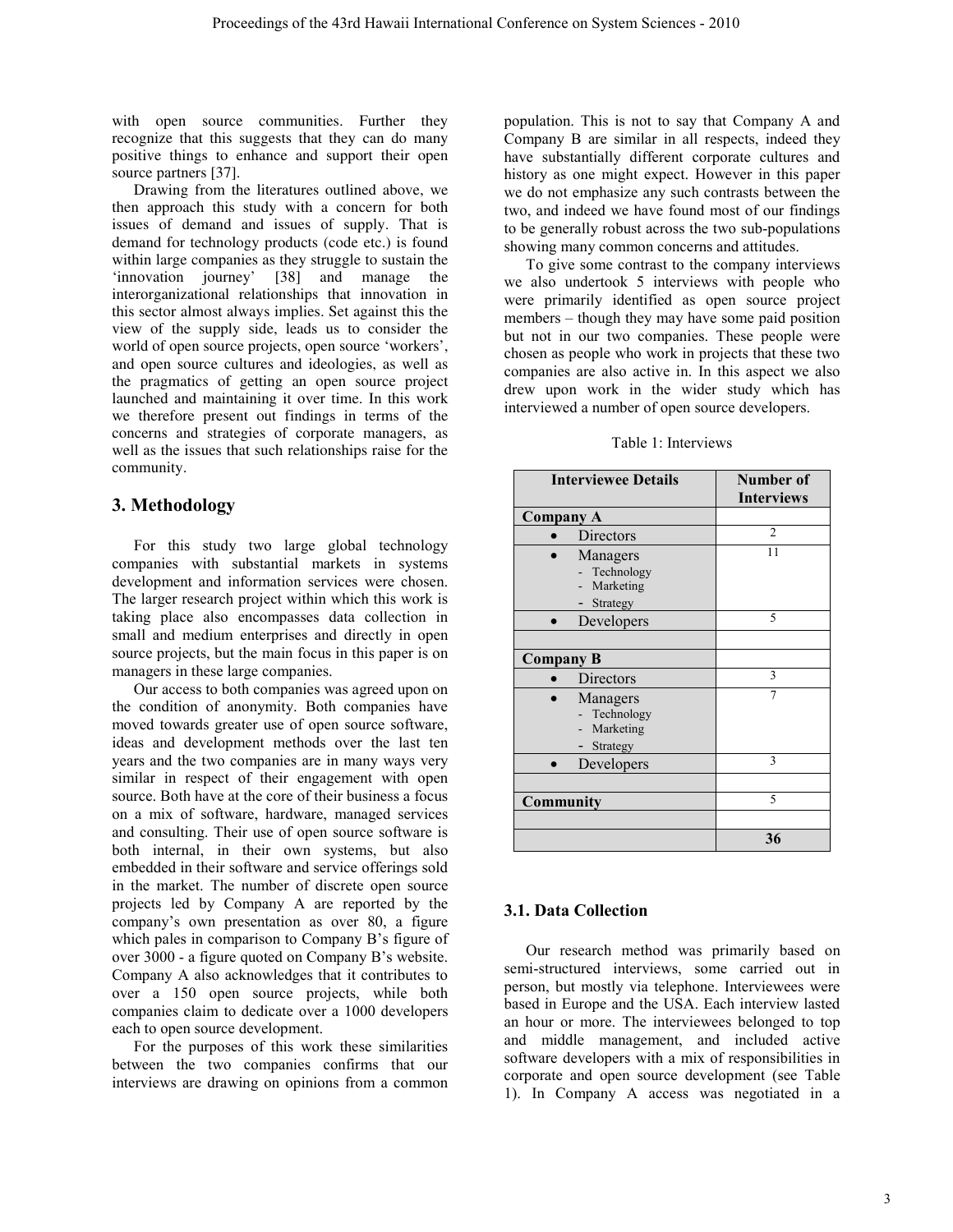traditional manner by approaching a senior manager and asking the contact to suggest key personnel who could prove fruitful interviewees, keeping in mind the focus of our study. For Company B we did not have a similar senior contact, and our access resulted from a search of the Internet for names of personnel in open source related positions in large technology companies. We used project websites that large companies were linked too and searched mailing lists for possible interviewee names. We found our first interviewees at Company B in this manner. Subsequently we successfully adopted the snowballing method whereby each interviewee was asked to offer a few more potential contacts. Most unhesitatingly offered two or more names, people in their own company or colleagues in similar large technology based firms.

## **3.2. Data Analysis**

Interviews were transcribed and coded using *Atlas.ti* content analysis software. Using the tools of Grounded Theory [39, 40], though not the full ontology, yielded a code book of forty-nine initial codes (reference withheld for anonymous reviewing purposes). Along with codes we added memos in the form of notes, concepts and broader emerging themes.

| <b>Open Codes</b>      |  |  |
|------------------------|--|--|
| After sales services   |  |  |
| Best practices         |  |  |
| Coping strategies      |  |  |
| Governance model       |  |  |
| Hybrid workers         |  |  |
| Incentive schemes      |  |  |
| Innovation             |  |  |
| Liaison with community |  |  |
| License                |  |  |
| Resource capture       |  |  |
| Requirements           |  |  |
| Value creation         |  |  |

#### **Table 2: Open Codes**

Our theoretical inclinations provided us with a lens through which to understand our data and offered the first 11 codes (see Table 2) in the open coding step. However, our theoretical ideas need to be understood more as meta guidance to our analysis rather than offering concepts for micro analysis. The three main themes that our coding and memos gave rise to and which we explore here include: issues of

requirements processes; total cost of adoption; and alignment with long-term company strategy.

# **4. Findings and discussion**

## **4.1. Requirements processes**

We found, perhaps not very surprisingly, that companies and open source communities had a somewhat different understanding of requirements process both in the traditional form (expressions of desired functionality), and as implicit in the flow of submitted code patches. Employees from both companies clearly stated how little they tried to exercise any pressure on the open source community they worked with to accept their own specific requirements for the product. As a manager from Company B put it, "You can't bully and you certain don't even want to try to bully an open source project". A peer in Company A was a bit less emphatic and spoke about a "balancing act" because "It's about the world sharing your vision and explaining why you think it is better. […] Hopefully, the reasons are so good and then others are going to think the same".

On the other hand, community members that we interviewed expressed frustration at times with company employees. Community members felt that they were at times coerced to take a product in a specific direction that suited the needs of a company or that company's customers. Coping strategies employed by community developers (Table 3) ranged from simple disregard of such directives to more active strategies like enhanced scrutinizing of the patch submission process and establishing company and community interaction avenues to ensure stronger peer review.

Many, if not most, company coping strategies involve placing their own employees in the midst of the community so as to become 'one of them'. This will entail making more various and substantial contributions to the community and the product, but it could also support greater influence and control by a company (see also discussion below of total cost of adoption). Such a logic of reward for efforts is indeed in keeping with general open source practices where the more one contributes, and does so with impact, delivering quality code and showing sound judgment, the more rights and authority any developer gains.

Companies also foster their chosen open source communities by offering other incentives such as hosting services or sponsorship of meetings. The concern expressed by community members was that the community, once accustomed to company support in the form of sponsorship, hosting or free hardware might find it awkward to deny company employees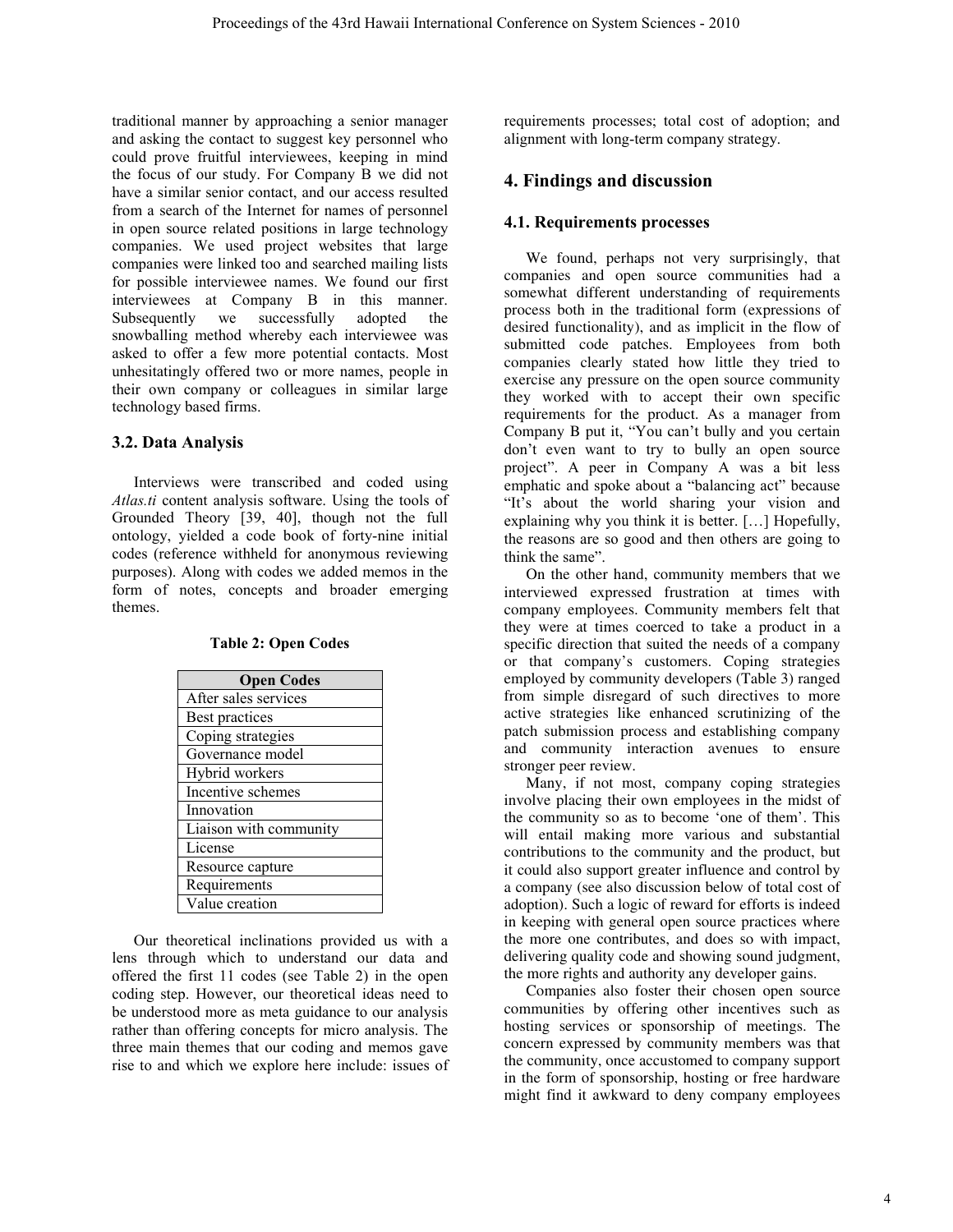some extra margin of influence over the direction a project takes (see also the discussion below of strategy and alignment).

Indeed, in the context studied here both companies are eminently able in theory to take over any such code if need be. The larger concern for them is the

| Concern                | <b>Issue for Managers</b>                                                                                                      | <b>Company Coping</b>                                                                                                                                       | <b>Issue for Community</b>                                                                            | <b>Community Coping</b>                                                                                                                                       |
|------------------------|--------------------------------------------------------------------------------------------------------------------------------|-------------------------------------------------------------------------------------------------------------------------------------------------------------|-------------------------------------------------------------------------------------------------------|---------------------------------------------------------------------------------------------------------------------------------------------------------------|
| around                 |                                                                                                                                | <b>Strategies</b>                                                                                                                                           |                                                                                                       | <b>Strategies</b>                                                                                                                                             |
|                        | Losing control over day to<br>day activities and<br>development                                                                | Funneling resources to<br>company developers to<br>participate in community<br>work to take active part in<br>community discussions.<br>offer bug-fixes etc | How to counter bullying<br>tactics of big companies?                                                  | Ensuring that the<br>community keeps a rigorous<br>review process for patch<br>submission                                                                     |
| Requirements Processes | Product requirement needs are<br>distinctive from those of the<br>developer community                                          | Building in-house team to<br>take on work not covered by<br>the community                                                                                   | Maintaining a more<br>emergent form of<br>requirements gathering<br>without losing company<br>support | Allowing the emergence of a<br>trajectory of software that<br>keeps more than one version<br>of the software active                                           |
|                        | Tricky to match company<br>long-term strategy with an<br>emergent form of product<br>development practiced by the<br>community | Participate in (or encourage<br>the establishment of) a<br>steering committee to<br>influence project<br>development                                        | Need to counter the more<br>rigid development practices<br>assumed/imposed by some<br>companies       | Making sure that the<br>community is adequately<br>represented on the steering<br>committee                                                                   |
|                        | Threat of the community<br>losing interest in the product<br>which is crucial to the<br>company                                | Creating in-house expertise<br>to counter the threat of the<br>community losing critical<br>mass of developers                                              | Losing critical mass of<br>developers because of<br>company interference                              | Maintaining more than one<br>version of the software,<br>where there is always a beta<br>or experimental version<br>available for hackers to<br>contribute to |
|                        |                                                                                                                                |                                                                                                                                                             |                                                                                                       |                                                                                                                                                               |

#### **Table 3: Requirements processes**

## **4.2. Total cost of adoption**

Lower total cost of ownership (TCO) is often explored in research studies as a key factor in company adoption of open source products (or not) [41]. It is recognized that TCO is not necessarily lower for open source, and in any case is not easy to measure [42, 43]. Given the context of this study the conventional concept of TCO as related to an end user product such as a desk-top suite is not directly relevant (these are not just 'users' of the code, but participants in an open source process), but still our interviewees used the term to convey the question of the relative costs of writing and supporting some code in house, or taking it from open source. While our respondents spoke of TCO we have chosen to slightly rephrase this as Total Cost of Adoption (TCA), to reflect their specific context and concerns.

Table 4 provides some indication of the factors that respondents considered need to be taken into account when trying to understand TCA for open source code. The factors 'look' familiar to the TCO debate but, for example, the implication of lock-in is different for an open source product where source is by definition available and there is potentially the ability to find alternative maintainers/suppliers.

dependence on the expertise and knowledge held within the community which created the code. This may be harder or more expensive to replicate, and as open source development is usually thought not to document code as rigorously as closed source software companies, it may make sustaining a code base problematic.

For the community itself TCA is not a direct concern, though they do understand that there is a negative impact on the viability of any project if companies do not adopt or if in time they withdraw their interest and funding. For example, while open source projects often struggle to sustain documentation, and test schedules, these may be important components from the view of an adopting company and may be exactly the kind of activity which an adopting company can and will resource with its own staff, as we were told.

One feature identified by our respondents, which has not been focused on in the literature, was the concept of a 'healthy community' established around an open source product. We probed managers further about this idea and found it to be a major deciding factor when in a situation of choosing one open source product over another. As an interviewee told us, "One of the decision criteria that a development team needs to [use] when they are choosing open source software, [is] how viable and vital is the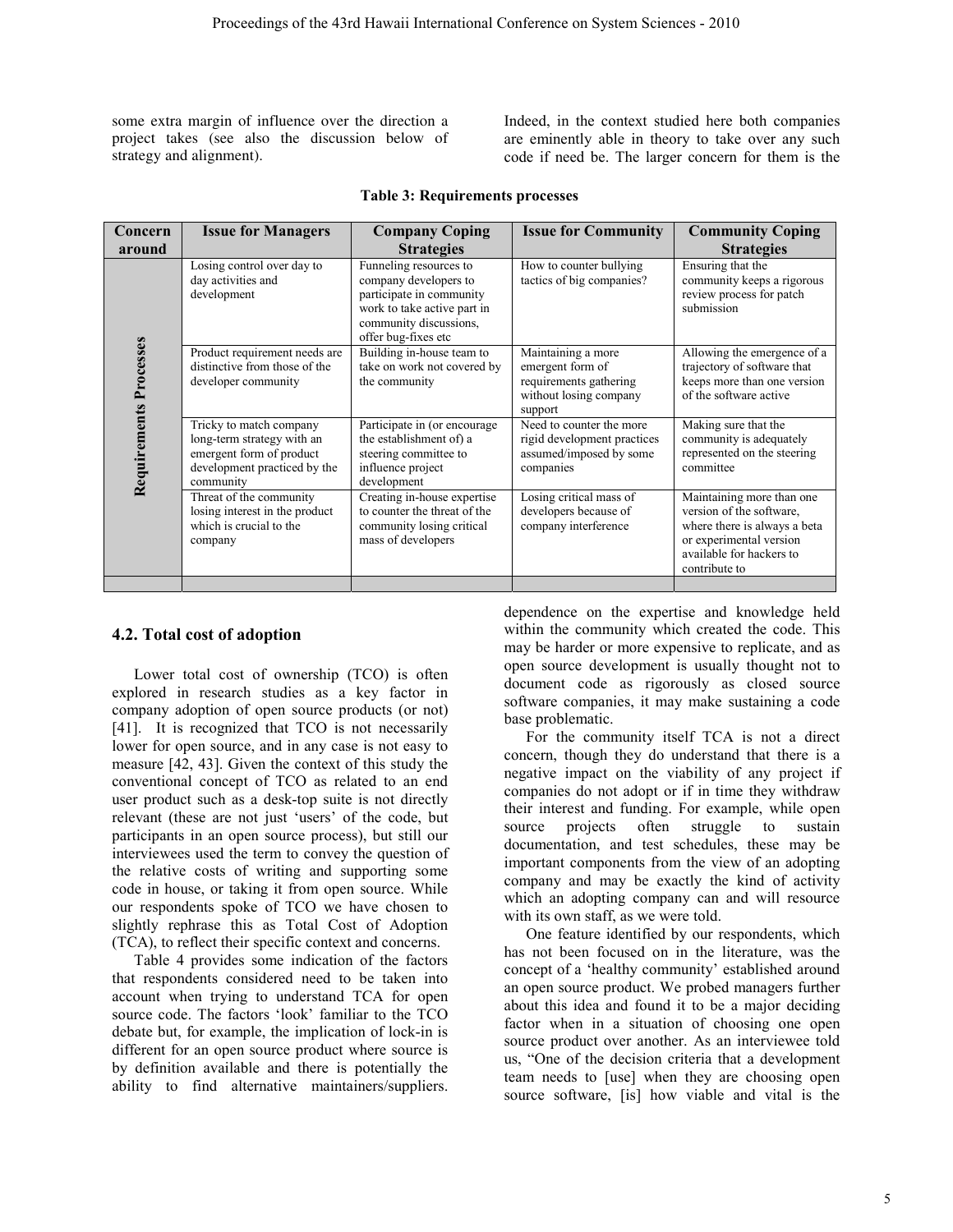community that they are drawing from […] product teams and users in general will try to stay with projects that are very robust and have a long term future and that's why, you know, (Company x) invests in the various communities that we participate in."

Another manager was happy to define the characteristics considered when assessing a healthy community; "It's how many people are in the community, how many people contribute, how often do they release, how many bugs do they have on a given release. How many days does it typically take for a bug to be resolved [by] the community, how has it grown or shrunk overtime". A link to the company strategy is also important, "Is the direction of the community […] in line with the direction that the given [in-house] product team need over the long term. […] Those are the things that you evaluate to begin with, and then monitor overtime to understand the viability of the project".

In interviews we asked managers if TCA of open source was in their experience less for open source projects. They explained that though in the short-run the cost of open source development might be slightly higher than proprietary in the long–run it will (or should) fall. One manager stated it quite clearly, "At first, yes, you have to hire in a lot of people and you have to build that link to the community, so they will have to spend a lot of time being active in that community, so they won't work maybe 100% of their time on your software and they will have to spend 20-30% of their time just reading the forums and answering and proving that they know the software and having their name known by the major developers of that software. It will cost time and money, but after that, [TCA] will drop, drastically".

Companies reported that they found various training and retraining costs more straightforward to evaluate. Gradually, in both companies, we found that they considered TCA less problematic (better understood) The companies we were told had

| Concern                       | <b>Issue for Managers</b>                                                                                                                    | <b>Company Coping</b>                                                                                                                                    | <b>Issue for Community</b>                                                                                                                                              | <b>Community Coping</b>                                                                                                                 |
|-------------------------------|----------------------------------------------------------------------------------------------------------------------------------------------|----------------------------------------------------------------------------------------------------------------------------------------------------------|-------------------------------------------------------------------------------------------------------------------------------------------------------------------------|-----------------------------------------------------------------------------------------------------------------------------------------|
| around                        |                                                                                                                                              | <b>Strategies</b>                                                                                                                                        |                                                                                                                                                                         | <b>Strategies</b>                                                                                                                       |
| <b>Total Cost of Adoption</b> | Difficult to estimate the cost<br>of creating, and sustaining a<br>community around a project                                                | Counter the issue of cost<br>estimation of community and<br>product sustainability through<br>the use of past maintenance<br>contract experience.        | Communities need to be<br>aware of license differences.<br>possibility of a fork, and<br>somehow manage to hold the<br>community around a shared<br>goal.               | Using company interest to<br>boost their profile and<br>project attractiveness to<br>keep developer interest.                           |
|                               | Switching costs to OS can be<br>high in terms of staff<br>commitment                                                                         | Working around<br>incompatibility issues by<br>choosing OS projects that are<br>a closer match with legacy<br>system                                     | How to make their open<br>source product attractive to<br>companies without being<br>taken over                                                                         | Creating more user<br>friendly code, better, and<br>more documentation.<br>engineering compatibility<br>features.                       |
|                               | Training in the use of OS code<br>can be significant $-$ e.g. new<br>skills and new practices to be<br>learned.                              | Re-training expenses can be<br>modeled on usual in-house<br>training outlays                                                                             | Balancing the status and<br>'promotion' of maintainers<br>etc if some people are paid to<br>$\phi$ such work – and sustaining<br>the position requires constant<br>work | Developing wider<br>understanding with<br>company partners.                                                                             |
|                               | Risk management is an issue<br>(uncertainties to cope with like<br>license differences, security,<br>lack of support, and<br>documentation). | Using risk analysis methods<br>that are better suited for fast<br>changing environments, and<br>choosing the OS license<br>wisely (if there is a choice) | How to improve the level of<br>documentation to sustain<br>company interest                                                                                             | Create foundations that<br>form a bridge between<br>commercial companies<br>and the community, and<br>provide some of these<br>services |
|                               | Scalability and modularity of<br>the product to allow<br>integration into own services<br>and products                                       | Assessing OS in terms of<br>modular, reusable and<br>maintainable code                                                                                   | Duplication or distraction of<br>effort                                                                                                                                 | Adopting, for some areas,<br>a more company centric<br>approach of delegating<br>work.                                                  |
|                               | Locked in to a community that<br>may not survive, or may fork<br>(another form of vendor lock-<br>in?                                        | Holding onto the source (as it<br>is OS) and building an in-<br>house team                                                                               | Overly dependent on financial<br>and marketing support of the<br>company                                                                                                | View companies as<br>potential trainers and<br>future employment                                                                        |
|                               | Integration can become an<br>issue as code evolves                                                                                           | Use of open standards                                                                                                                                    | May be conflicting choice of<br>standards                                                                                                                               | Draw upon wider open<br>source traditions                                                                                               |
|                               |                                                                                                                                              |                                                                                                                                                          |                                                                                                                                                                         |                                                                                                                                         |

## **Table 4: Total Cost of Adoption**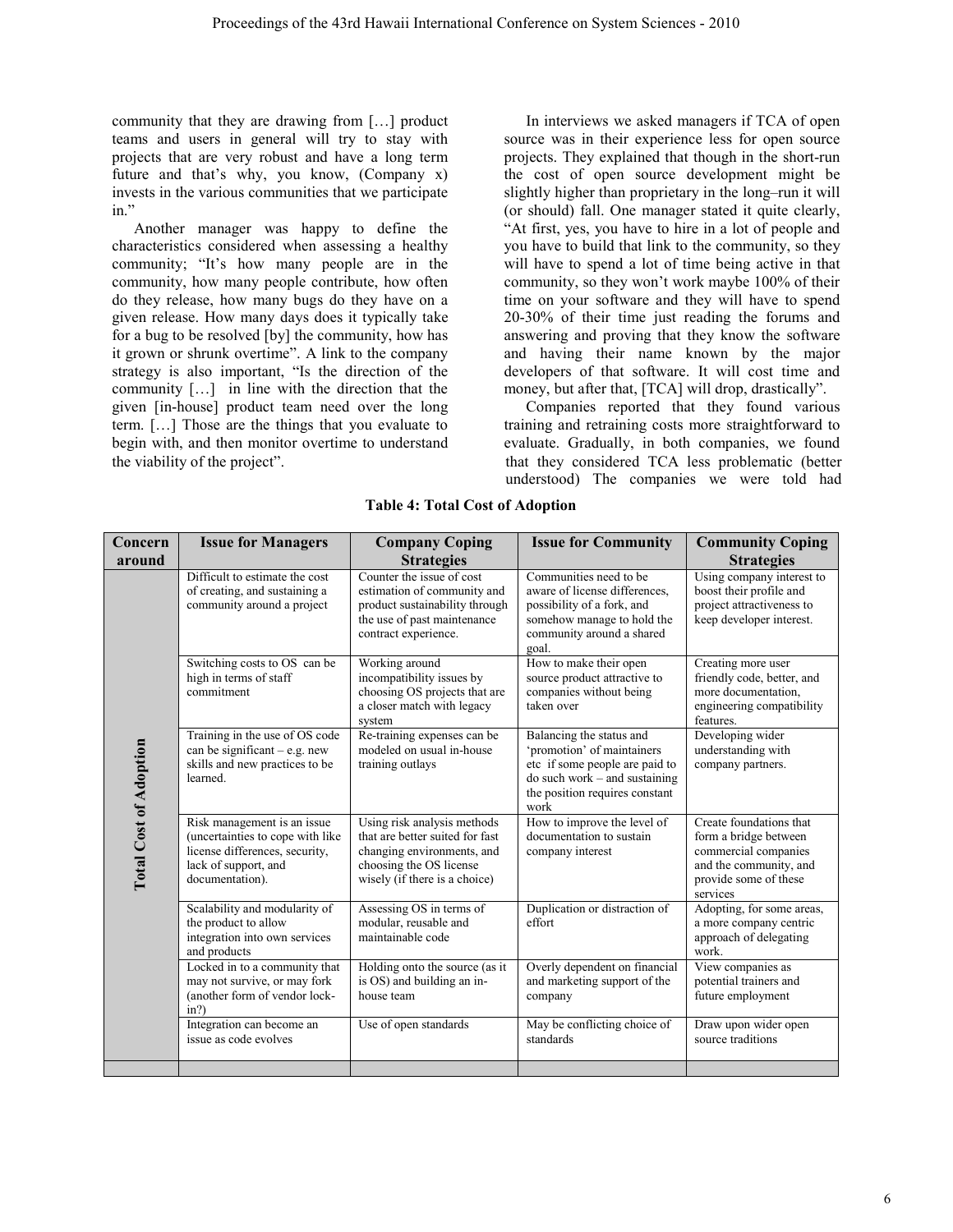managed to convert most of these costs if not into figures, into something understandable to top management and were able to formulate reasonably accurate and credible estimations of TCA.

## **4.3. Strategy and alignment**

Managers across both companies were clear that a company wide open source strategy was essential so as to present a coherent and consistent face to the open source communities, and equally so internally. For example, a consistent set of understandings on the use of various open source licenses was needed and an appropriate review process as elements of proprietary code are released as open source. When we asked about the nature of such a strategy we received two distinct accounts, depending perhaps more on the respondent's views than on the particular company. By one senior manager we were told about the strategy in terms of sales; "The basic strategy is simple and that's to sell hardware, software and services. Open source is an enabler for that. Open source allows us to get products out there to meet market demand." We were also told that "It's quicker to develop with them. It opens up a lot of service

centre of it, right, is innovation, community innovation. We think that community innovation is a good thing. We think that it's one of these things like with the Internet that, if you can get the tide to rise ... it's a good thing." This metaphor of the rising tide, where all the boats float free, indicates that open source is seen here in terms of the wider industry and its customers. "We want to accelerate community innovation, because it's going to help the whole process move forward. We want to also harness that innovation or harness the invention, so it becomes innovation." From this desire to access innovation and inventions comes a further element of the strategy; "The second thing is that, we think, if you are going to […] derive business from it, you need to be a contributor. You need to be active in the communities, certainly as a computer company".

Significantly, these two companies have consultancy and outsourcing relationships with their own customers, and at times need to offer them advice on the use of open source. As one manager from Company A pointed out, "what we tell others is that you basically need an open source strategy and you need to have some kind of process in place […] some companies are willing to take more risks and

| Concern                      | <b>Issue for</b>                                                                         | <b>Company Coping</b>                                                                                                                                                          | <b>Issue for</b>                                                                                                               | <b>Community Coping</b>                                                                                                                        |
|------------------------------|------------------------------------------------------------------------------------------|--------------------------------------------------------------------------------------------------------------------------------------------------------------------------------|--------------------------------------------------------------------------------------------------------------------------------|------------------------------------------------------------------------------------------------------------------------------------------------|
| around                       | <b>Managers</b>                                                                          | <b>Strategies</b>                                                                                                                                                              | Community                                                                                                                      | <b>Strategies</b>                                                                                                                              |
| Alignment<br>and<br>Strategy | Constant tussle with<br>differing aims and goals<br>of the company from the<br>community | Attempts to persuade the<br>community through greater<br>interaction, mailing list<br>communication and bug fixes                                                              | Constant tussle with<br>differing aims and goals of<br>the community from the<br>company                                       | Giving privileges and<br>positions of control and<br>maintainership to company<br>developers based on trust<br>earned over time                |
|                              | Customer satisfaction<br>problems with OS                                                | Mediating between the OS<br>community and the customer with<br>their own line of support, but using<br>the community mailing forums too                                        | More users or customers<br>usually leads to more<br>developer interest and thus<br>a more sustainable<br>community and product | Creating more user friendly<br>products to increase the user<br>base; and aiming for less<br>aggressive manner of<br>replying to forum queries |
|                              | Countering customer<br>mistrust/lack of<br>knowledge of OS                               | Using an OS license that is less<br>restrictive; showing cost<br>advantages to the customer;<br>promising higher levels of support                                             | More company interest<br>implies greater levels of<br>sponsorship                                                              | Creating a product that<br>provides an OS alternative to<br>a proprietary one                                                                  |
|                              | Seen as parasitic on the<br>community and thus in<br>danger of losing their<br>support   | Indulging in more sponsorship<br>schemes for the community;<br>support through free hardware<br>provision; holding joint<br>conferences to encourage greater<br>communication. | To find ways to ensure that<br>the company contributes<br>back to the community<br>somehow                                     | Using the company as a<br>platform for possible jobs;<br>controlling the level of<br>participation allowed to<br>company members               |
|                              |                                                                                          |                                                                                                                                                                                |                                                                                                                                |                                                                                                                                                |

**Table 5: Strategy and Alignment** 

opportunities for people who are using it or want to use open source software. And, virtually, everybody does use open source software."

Another equally senior manager, when asked directly what was the strategy for open source use and adoption, replied more in terms of the desire to tap into and sustain a process of innovation. "At the

that might influence [their] policies. But, basically, [they] need some kind of strategy that open source can be used." The interviewee followed up with another message to such companies, "You simply can't live without open source, I mean. It's just unavoidable".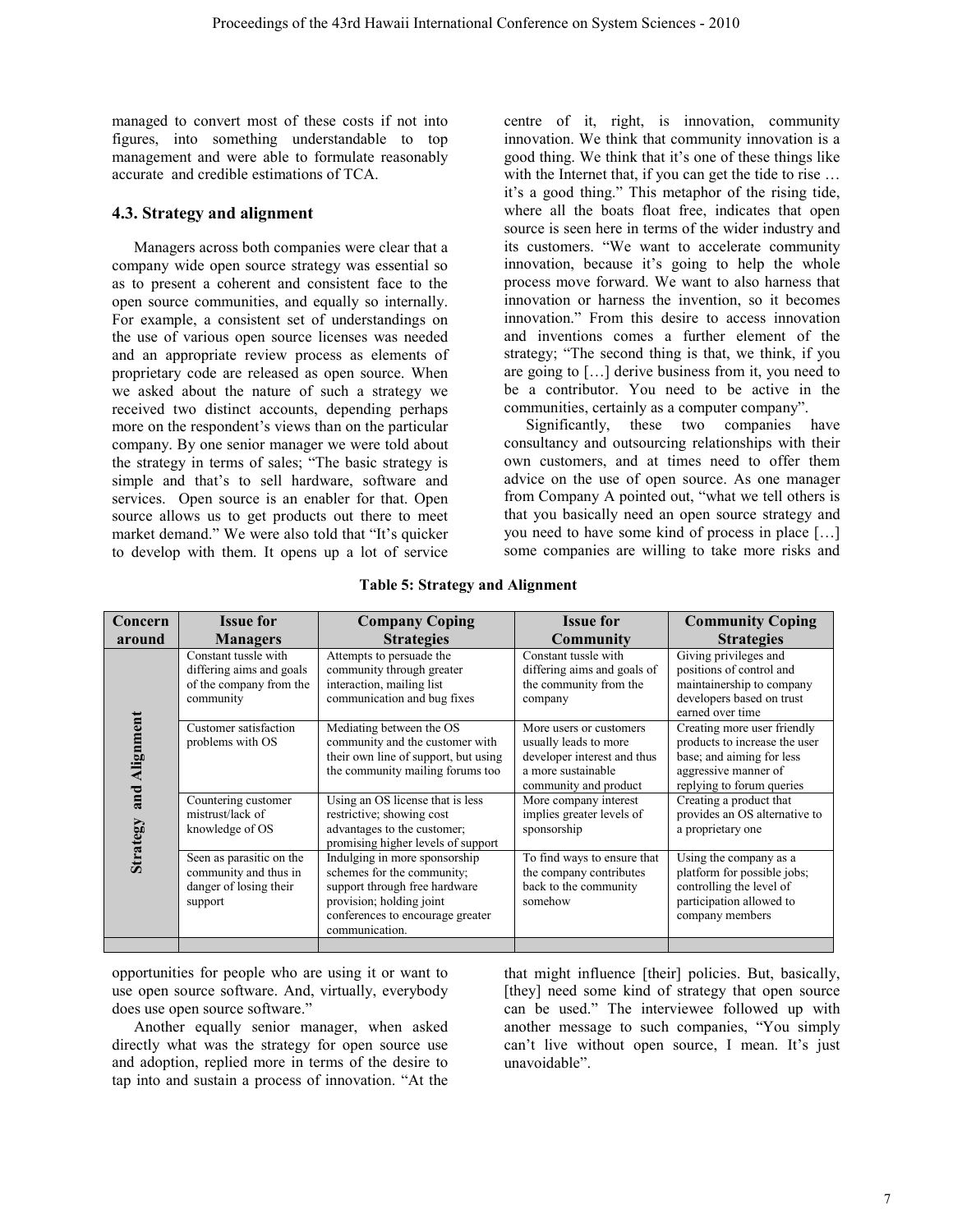In both establishing and operationalizing a strategy a main concern was finding ways to keep customers happy and sell more services and products while holding onto and being receptive to the innovation, ideas and expertise coming from the open source communities. While the companies, as seen above, were fairly clear on their open source strategy, they found a number of challenges as they attempted their implementation (Table 5).

A core element of this strategy is to manage the relationship with chosen open source projects in a way that serves both short term and long term interests of the company. In doing this the companies face a willing, if at times hesitant, partner in open source projects. Open source community developers explained that they were eager to maintain company interest in their work and their product. Company interest meant that they would be able to attract more developers to their project, and developers willing to undertake some of the less attractive work. Gaining this critical mass of developers for an open source project is often a serious dilemma so company interest is welcomed, and a major company can be seen as an important fellow collaborator. Existing members may also believe that there might be, for example, job opportunities from greater exposure and experience. Indeed, some open source communities approach and invite company interest in their work, a significant change from the outright suspicion of parasitic behaviour that might have been common some years ago. This is an example of the shift that Fitzgerald identifies with his concept of OSS 2.0.

# **5. Conclusion**

Both company and community perspectives are distinct, yet we have seen in our data compelling evidence to suggest that both can live side-by side in a symbiotic relationship. The balance of power is delicate and needs constant maintenance and management in order to survive. Large companies understand that if they want to preserve a long term relationship with open source communities and harness the expertise and products they offer, then they must loosen up and relax, avoiding to much concern about their level of control. Companies may not 'lose' control, but they do need to let go of it. This demands a different mindset The long-term implications of such collaboration unfold over time, and we see a greater hybridization apparent in communities, open source products, and development process as business learns to work with open source.

Whether we speak of losing or letting go of control what is notable in the two companies studied here is that they are also contributing to each others'

work through open source projects, still with the objective of self-gain. Indeed, one interviewee described open source as just one option to consider in any context where a collaborative effort was needed, to be judged against such alternatives as a formal joint venture, a standards making body, or a sub-contracted bit of work. These companies, in the end, engage in open source not for the greater good, but to increase their profit margin. The open source communities, though perhaps never quite as altruistic as painted by Raymond [44, 45] are having to respond and showing signs of increased awareness of the significance of the commercial facets of their work.

# **6. References**

[1] P. Agerfalk and B. Fitzgerald, "Outsourcing to an Unknown Workforce: Exploring Opensourcing as a Global Sourcing Strategy," *MIS Quarterly,* vol. 32, pp. 385-400, 2008.

[2] B. Fitzgerald, "The Transformation of Open Source Software," *MIS Quarterly,* vol. 30, pp. 587-598, September, 2006.

[3] M. Shaikh and T. Cornford, "Open-Sourcing: On the Road to the Ultimate Global Source?," in *2nd Global Sourcing, Services, Knowledge and Innovation Workshop*  Val d'Isere, France, 2008.

[4] J. Dinkelacker, P. Garg, R. Miller, and D. Nelson, "Progressive Open Source," in *Proceedings of the 2002 ACM International Conference on Software Engineering (ICSE'02)*, 2002, pp. 177-184.

[5] R. Hirschheim and M. C. Lacity, "The Myths and Realities of Information Technology Insourcing," *Communications of the ACM,* vol. 43, pp. 99-107, February, 2000.

[6] K. M. Kaiser and S. Hawk, "Evolution of Offshore Software Development: From Outsourcing to Cosourcing," *MIS Quarterly Executive,* vol. 3, pp. 69-81, June 2004.

[7] T. Kern, L. Willcocks, and M. C. Lacity, *Netsourcing: Renting Your Business Applications and Services over a Network*: Financial Times/Prentice Hall, 2002.

[8] G. Gaughan, B. Fitzgerald, L. Morgan, and M. Shaikh, "An Examination of the Use of Inner Source in Multinational Corporations," in *1st OPAALS Workshop*, Rome, Italy, 2007.

[9] D. Brabham, "Crowdsourcing as a Model for Problem Solving: An Introduction and Cases," *Convergence: The International Journal of Research into New Media Technologies,* vol. 14, pp. 75-90, July 7th 2008.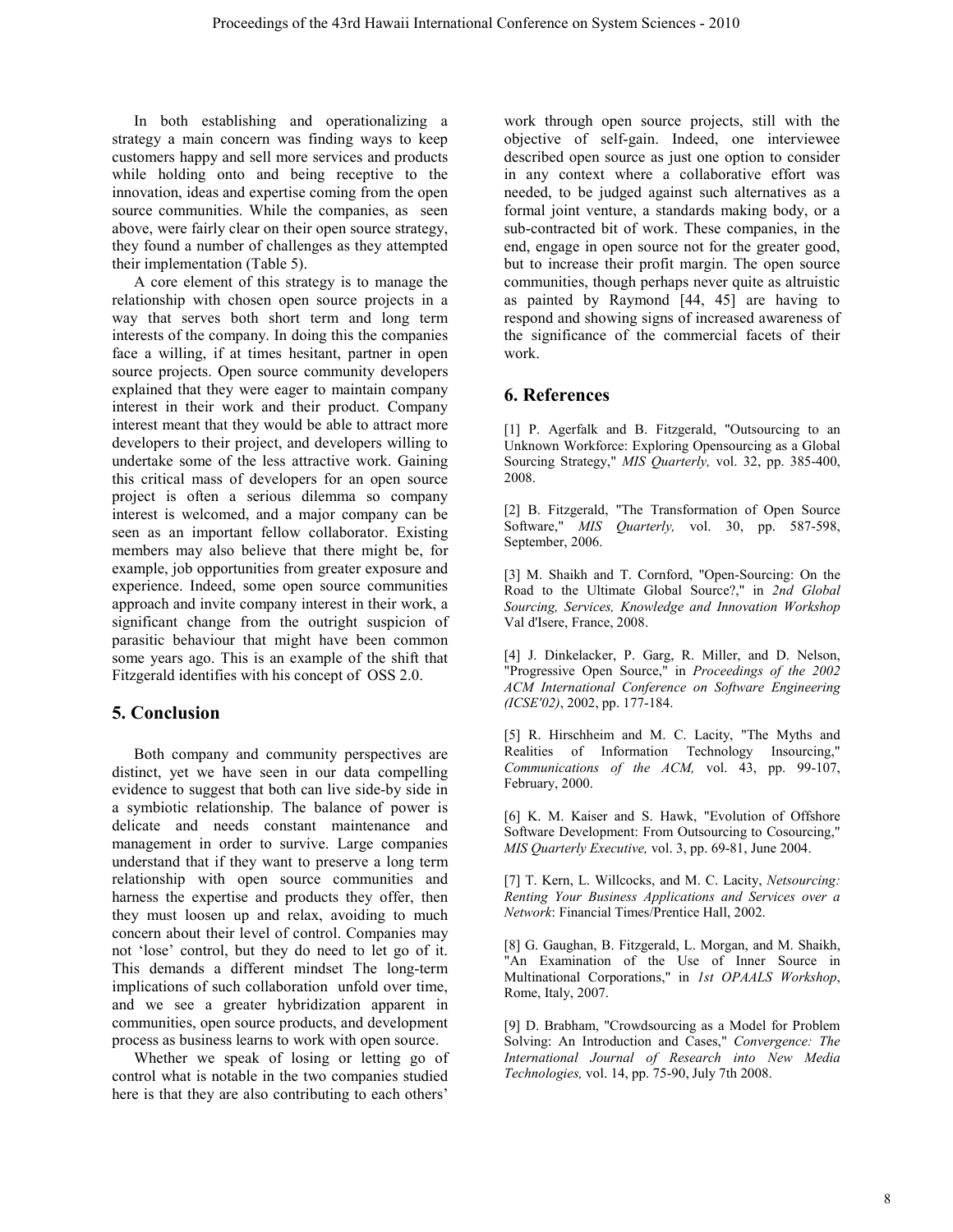[10] D. Brabham, "Moving the crowd at iStockphoto: The composition of the crowd and motivations for participation in a crowdsourcing application," *FirstMonday,* vol. 13, 2nd June 2008.

[11] S. Butler, D. Adebanjo, and H. Ismail, "Open source software and leveraging of business effectiveness in SMEs - A case study," *Ice-B 2008: Proceedings of the International Conference on E-Business,* pp. 93-100, 2008.

[12] E. Capra and A. I. Wasserman, "A framework for evaluating managerial styles in open source projects," *Open Source Development, Communities and Quality,* vol. 275, pp. 1-14, 2008.

[13] M. Pulkkinen, O. Mazhelis, P. Marttiin, and J. Meriluoto, "Support for knowledge and innovations in software development - Community within company: Inner source environment," *WEBIST 2007: Proceedings of the Third International Conference on Web Information Systems and Technologies, Vol SeBeG/eL,* pp. 141-150, 2007.

[14] K. Martin and B. Hoffman, "An open source approach to developing software in a small organization," *Ieee Software,* vol. 24, pp. 46-+, 2007.

[15] J. Holck, M. H. Larsen, and M. K. Pedersen, "Managerial and technical barriers to the adoption of open source software," *Cots-Based Software Systems, Proceedings,* vol. 3412, pp. 289-300, 2005.

[16] J. Lindman, M. Rossi, and P. Marttiin, "Applying open source development practices inside a company," *Open Source Development, Communities and Quality,* vol. 275, pp. 381-387, 2008.

[17] C. Melian and M. Mahring, "Lost and gained in translation: Adoption of open source software development at Hewlett-Packard," *Open Source Development, Communities and Quality,* vol. 275, pp. 93-104, 2008.

[18] K. Ven and H. Mannaert, "Challenges and strategies in the use of Open Source Software by Independent Software Vendors," *Information and Software Technology,* vol. 50, pp. 991-1002, 2008.

[19] Economist, "Born free: Open-source software firms are flourishing, but are also becoming less distinctive," in *The Economist*. vol. May 28th, 2009.

[20] L. Dahlander, "Penguin in a newsuit: a tale of how de novo entrants emerged to harness free and open source software communities," *Industrial and Corporate Change*  vol. 16, pp. 913-943, 2007.

[21] L. Dahlander and M. W. Wallin, "A Man on the Inside: Unlocking Communities as Complementary Assets," *Research Policy,* vol. 35, pp. 1243-1259, 2006.

[22] L. Dahlander and M. G. Magnusson, "Relationships between open source software companies and communities: observations from nordic firms," *Research Policy,* vol. 34, pp. 481-493, 2005.

[23] W. Stam, "When does community participation enhance the performance of open source software companies?," *Research Policy,* vol. 38, pp. 1288-1299, 2009.

[24] H. W. Chesbrough, *Open Business Models* Boston, MA: Harvard Business School 2006.

[25] H. W. Chesbrough, W. Vanhaverbeke, and J. West, "Open Innovation: Researching a New Paradigm " London: Oxford University Press 2007.

[26] E. von Hippel, *Democratizing Innovation*. Cambridge, MA: MIT Press, 2005.

[27] E. von Hippel, "Innovation by user communities: Learning from open-source software," *MIT Sloan Management Review,* vol. 42, pp. 82-86, Sum 2001.

[28] E. von Hippel and G. v. Krogh, "Open Source Software and the "Private-Collective" Innovation Model: Issues for Organization Science," *Organization Science,*  vol. 14, pp. 209-223, March-April 2003.

[29] L. Huston and N. Sakkab, "Connect and Develop: Inside Procter & Gamble's New Model for Innovation," *Harvard Business Review,* vol. 84, pp. 58-66, March, 2006.

[30] N. Sakkab, "Connect & Develop Complements Research & Develop at P&G," *Research - Technology Management,* vol. 45, pp. 38-45, 1 March 2002.

[31] L. Huston and N. Sakkab, "Implementing Open Innovation," *Research - Technology Management,* vol. 50, pp. 21-25, March-April 2007.

[32] A. Metiu and B. Kogut, "Distributed Knowledge and the Global Organization of Software Development," Wharton School, University of Pennsylvania, Philadelphia February, 2001.

[33] B. Kogut and A. Metiu, "Open-source software development and distributed innovation," *Oxford Review of Economic Policy,* vol. 17, pp. 248-264, Sum 2001.

[34] E. Carmel and R. Agarwal, "The Maturation of Offshore Sourcing of Information Technology Work," *MIS Quarterly Executive,* vol. 1, pp. 65-77, June 2002.

[35] M. Shaikh, "Version Control Software in the Open Source Process: A Performative View of Learning and Organizing in the Linux Collectif, Doctoral Thesis in Information Systems, London School of Economics and Political Science," in *Unpublished Doctoral Thesis in Information Systems* London: London School of Economics and Political Science, University of London, 2007.